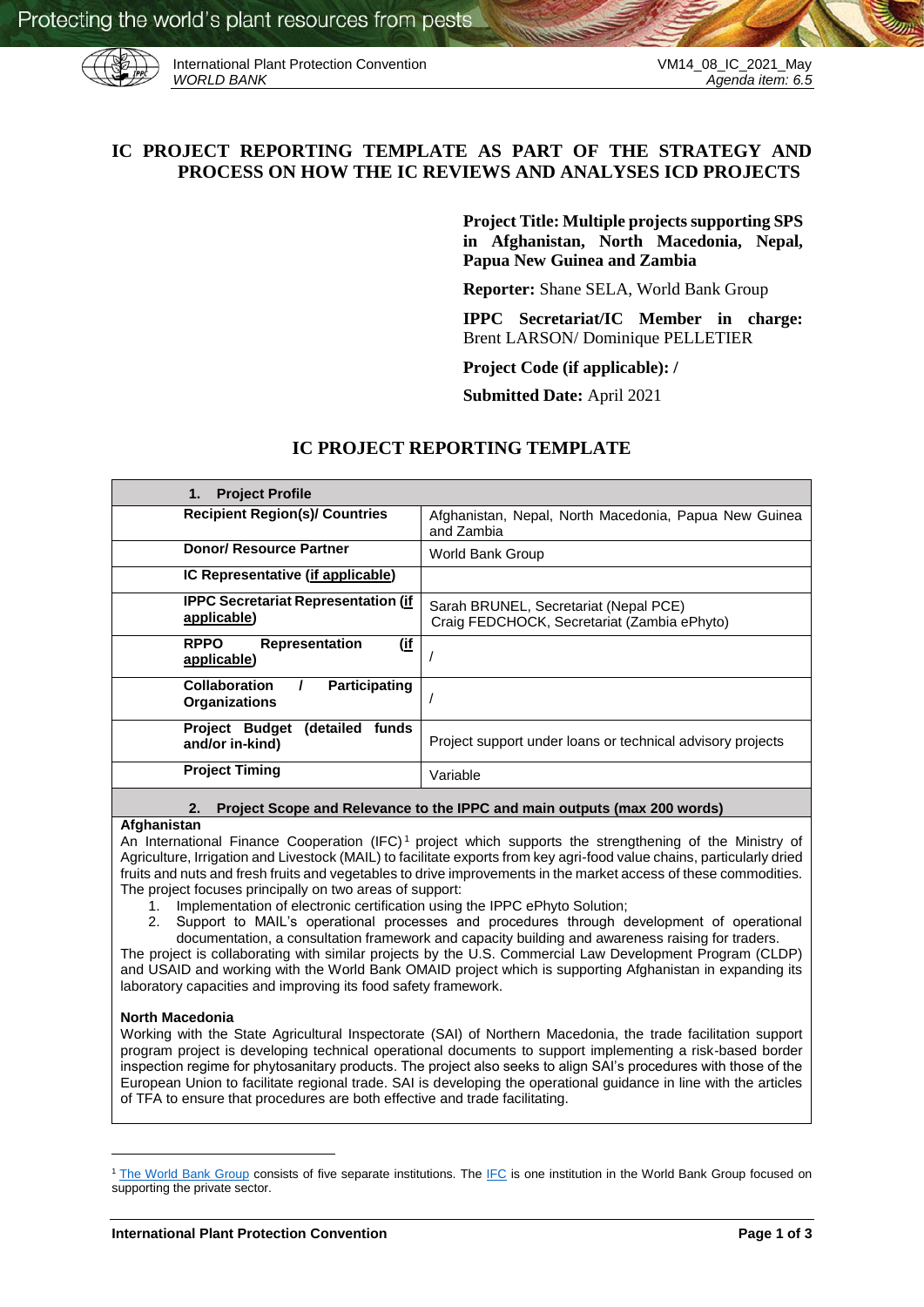Current status: A final draft of the technical operational manual has been completed. Approval of the manual is expected to occur in the early 2nd quarter of 2021. Training of SAI staff in use of the manual will be provided by the WBG working with SAI policy staff.

#### **Nepal**

A small part of a much larger trade and connectivity World Bank project, the sanitary and phytosanitary (SPS) element focuses on strengthening the institutional capacity of Nepal's SPS agencies by improving laboratory capacities to facilitate trade. The work principally involves assisting the agencies in laboratory accreditation to strengthen Nepal's certification services and to reduce the time and cost to traders in relation to agricultural products. The project team is working with the IPPC Secretariat to undertake a Phytosanitary Capacity Evaluation, which will be used to inform the project on areas for laboratory support as well as to advise on future support initiatives.

Current status: The PCE is expected to be initiated in the next two to three weeks.

#### **Papua New Guinea**

A part of an IFC project to support the National Agriculture and Quarantine Inspection Authority (NAQIA) and the State Solicitor's Office to revise and develop the legislative framework for biosecurity. The existing legislation is extremely old and NAQIA is seeking to update its legislation in line with international standards and in conformity with the approach taken by other countries in the region. The project will help NAQIA to develop policy support for the legislation through appropriate consultation and will assist with legislative drafting in keeping with policy objectives and stakeholder input.

Current status: A very initial draft of the legislation along with a draft policy document have been drafted. Consultation is proposed to commence shortly.

#### **Zambia**

The WBG is working with the Plant Quarantine and Phytosanitary Service (PQPS) and the Zambia Revenue Authority and Smart Zambia to implement exchange of electronic phytosanitary certificates. Zambia is implementing the Zambia Single Window (ZSW) which will centralize trade documents for border agencies. The ZSW will include the capacity for traders to apply for phytosanitary certification. To facilitate international exchange the project is working with Zambian authorities to connect the ZSW to the IPPC ePhyto hub. As part of the implementation the team is also working to ensure that PQPS has sufficient hardware, internet capacity and authorities to implement electronic certificates.

Current status: The ZSW is currently being tested. Further analysis of the legislative support for using electronic certificates remains to be confirmed. The WBG is working to secure hardware to support implementation.

#### **3. Project Supporting Materials** *[e.g. hyperlinks]*

- 1. <https://projects.worldbank.org/en/projects-operations/project-detail/P170409>
- 2. <https://blogs.worldbank.org/trade/ephyto-promoting-safe-and-efficient-trade>
- **3.** [https://blogs.worldbank.org/trade/coordination-collaboration-and-connectivity-better-border](https://blogs.worldbank.org/trade/coordination-collaboration-and-connectivity-better-border-management)[management](https://blogs.worldbank.org/trade/coordination-collaboration-and-connectivity-better-border-management)
	- **4. List project technical resources (i.e. guides, training materials, tools) that could be useful and used by other stakeholders**
- 1. [https://pubdocs.worldbank.org/en/186841605045083824/WBG-Risk-Prioritization-in-Phytosanitary-](https://pubdocs.worldbank.org/en/186841605045083824/WBG-Risk-Prioritization-in-Phytosanitary-Management-FINAL-web.pdf)[Management-FINAL-web.pdf](https://pubdocs.worldbank.org/en/186841605045083824/WBG-Risk-Prioritization-in-Phytosanitary-Management-FINAL-web.pdf)
- 2. [https://www.worldbank.org/en/news/video/2020/06/22/managing-risk-and-facilitating-trade-during](https://www.worldbank.org/en/news/video/2020/06/22/managing-risk-and-facilitating-trade-during-covid-19)[covid-19](https://www.worldbank.org/en/news/video/2020/06/22/managing-risk-and-facilitating-trade-during-covid-19)
	- **5. Provide a list of project experts that could be recommended to other stakeholders and describe why**

Support is provided by both staff of the World Bank Group and specialized consultants. Please contact Shane Sela, Senior Trade Facilitation Specialist a[t ssela@worldbank.org](mailto:ssela@worldbank.org)

### **6. Describe successes and challenges that could be promoted for the benefit of other stakeholders**

Technical advisory support to SPS agencies focuses principally in implementing the articles of the World Trade Organizations Trade Facilitation Agreement (TFA). Although the TFA implicates Customs agencies, many of the articles equally apply to other border agencies including sanitary and phytosanitary agencies. The WBG's support aims for the full and effective implementation of the provisions. Therefore, much of the focus is on